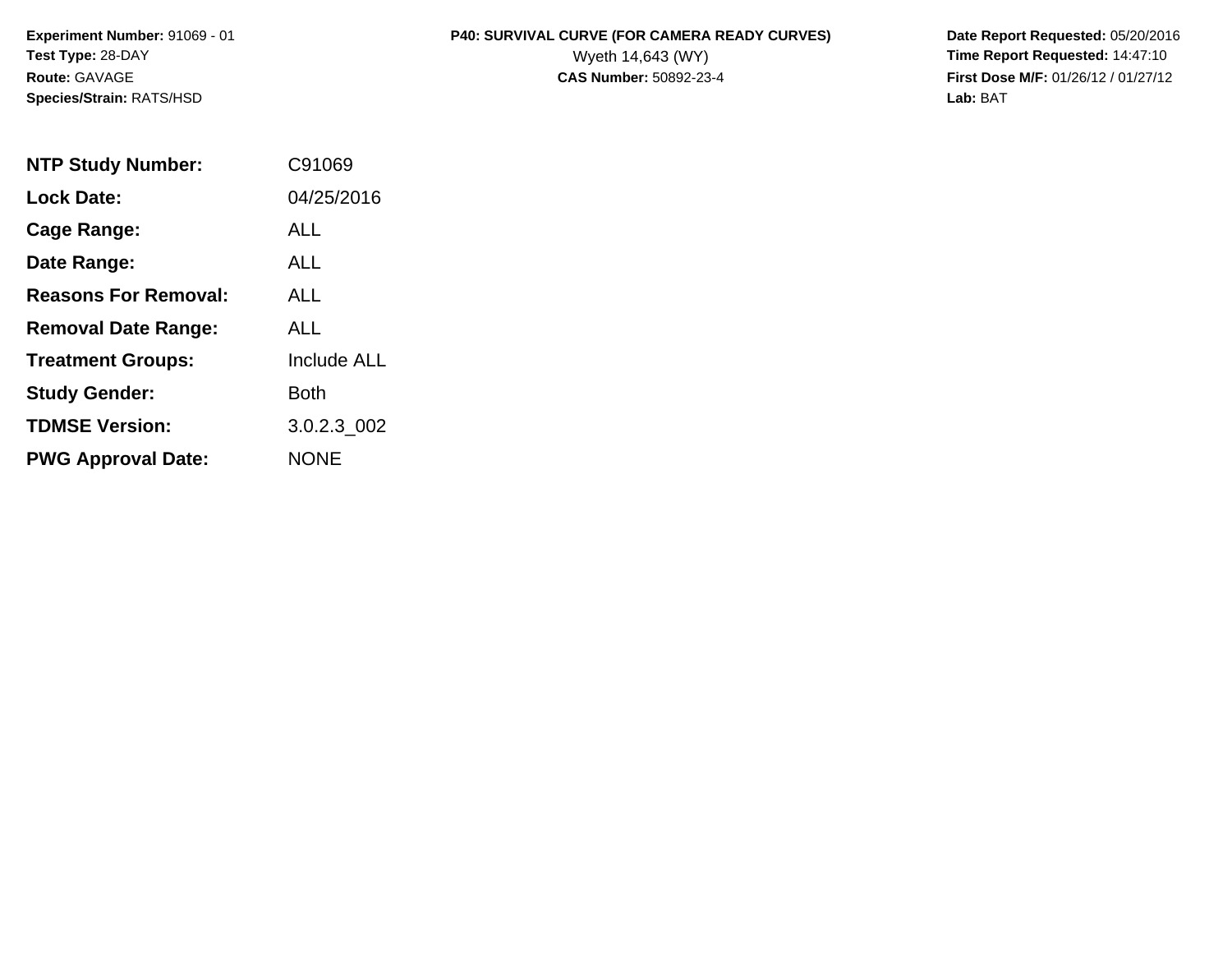**Species/Strain:** RATS/HSD **Lab:** BAT